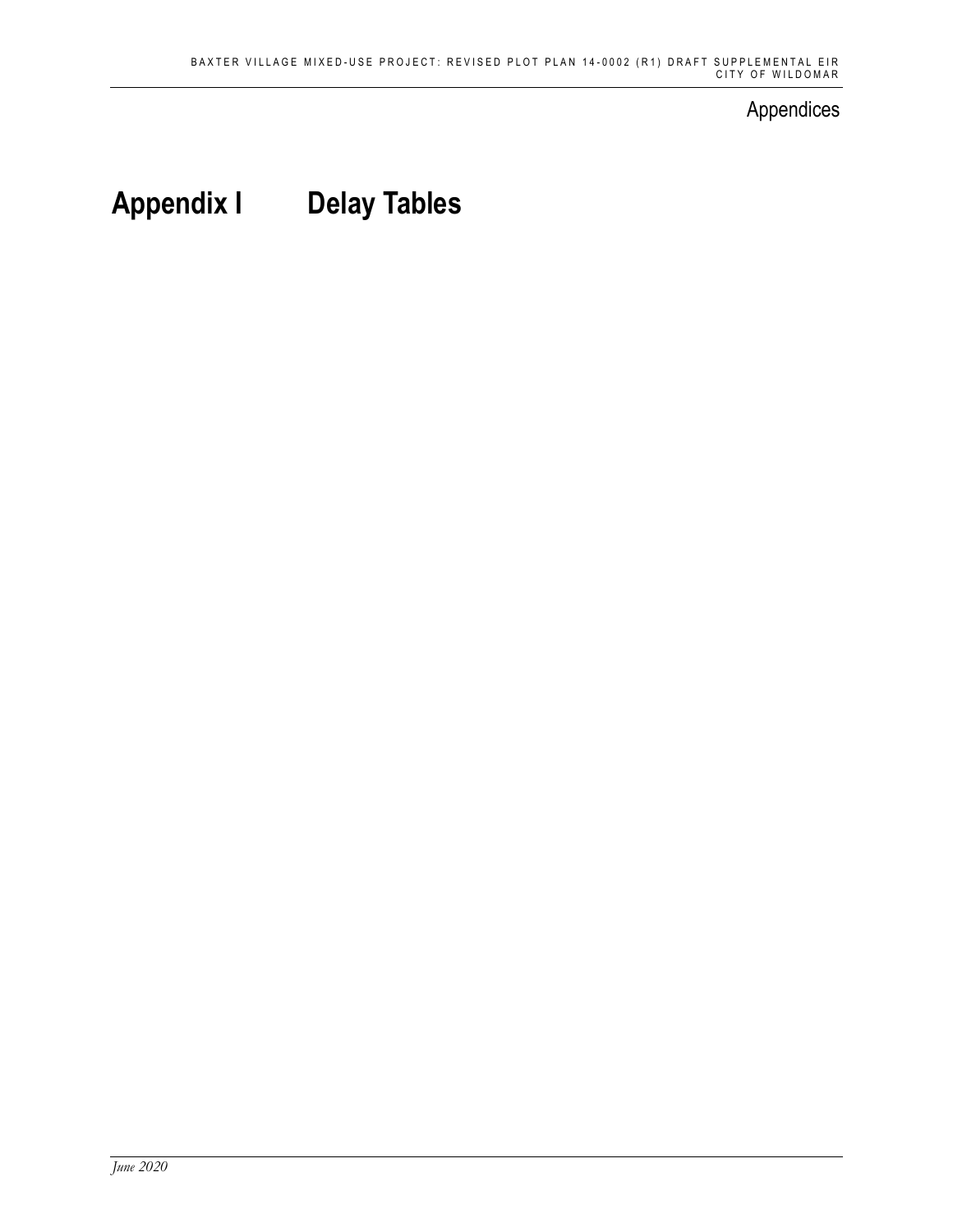## Appendices

*This page intentionally left blank.*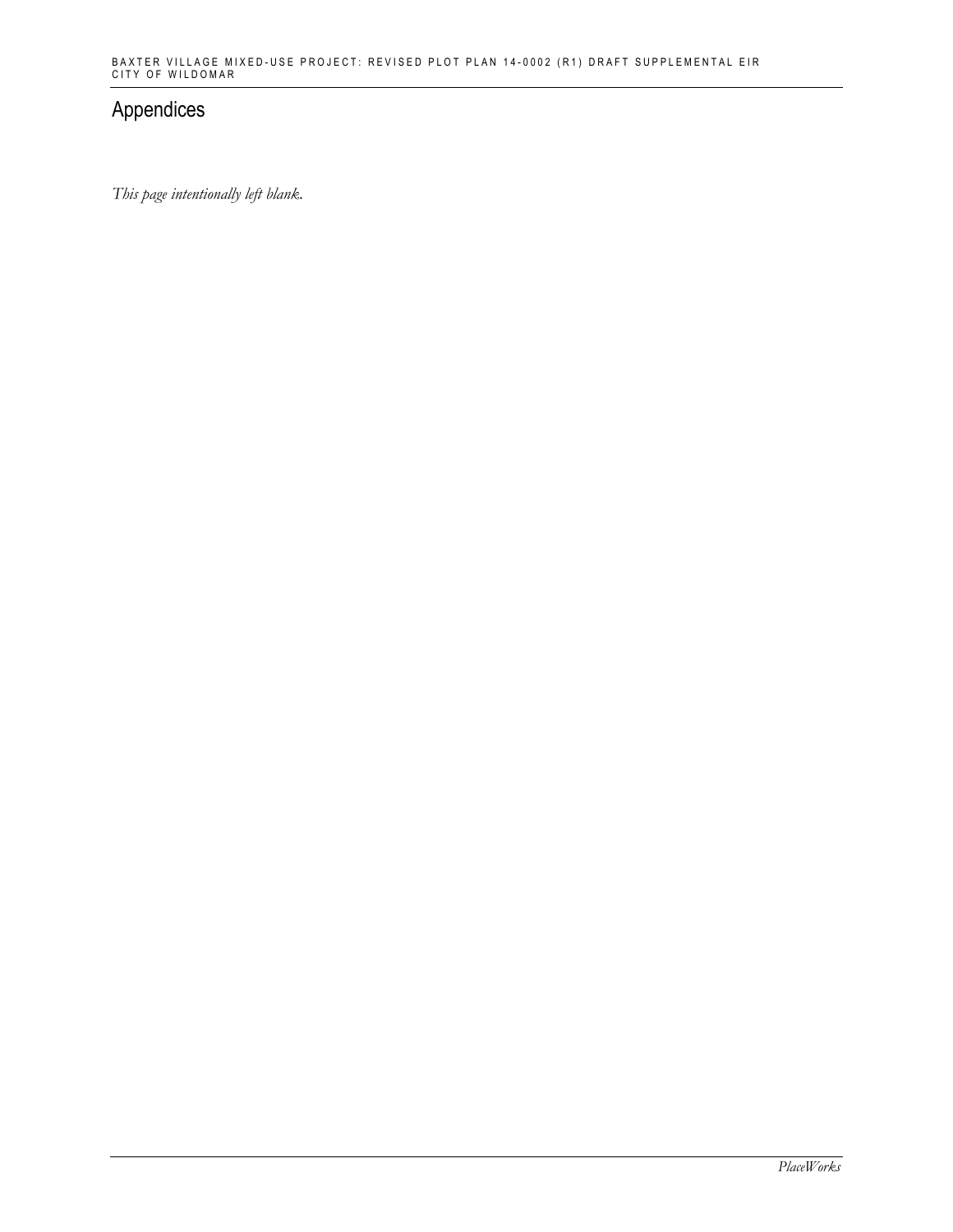#### **Table 5‐1**

|                |                                      |                      | Existing (2019)            |           |                |           | $E+P$              |           |                |              | <b>Difference</b> |             |
|----------------|--------------------------------------|----------------------|----------------------------|-----------|----------------|-----------|--------------------|-----------|----------------|--------------|-------------------|-------------|
|                |                                      |                      | Delay <sup>1</sup>         |           | Level of       |           | Delav <sup>1</sup> |           | Level of       |              | in Delay          |             |
|                |                                      | <b>Traffic</b>       | (secs.)                    |           | <b>Service</b> |           | (secs.)            |           | <b>Service</b> |              | (sec.)            |             |
| #              | Intersection                         | Control <sup>2</sup> | <b>AM</b>                  | <b>PM</b> | <b>AM</b>      | <b>PM</b> | <b>AM</b>          | <b>PM</b> | <b>AM</b>      | <b>PM</b>    | <b>AM</b>         | <b>PM</b>   |
|                | 1 Palomar St. & Central St.          | TS                   | 30.1                       | 25.1      | C              | C         | 31.9               | 29.0      | C              |              | 1.8               | 3.9         |
| $\overline{2}$ | Driveway 1 & Baxter Rd.              | <u>CSS</u>           | <b>Future Intersection</b> |           |                |           | 10.0               | 10.2      | B              | <sub>B</sub> | --                | --          |
|                | 3 Central St. & Baxter Rd            | <b>CSS</b>           | 21.2                       | 17.2      | $\mathsf{C}$   | <b>C</b>  | 400.8              | 502.6     | F              | F            |                   | 379.6 485.4 |
| 4              | Driveway 2 & Baxter Rd.              | <b>CSS</b>           | <b>Future Intersection</b> |           |                |           | 13.2               | 19.0      | B              |              | --                | --          |
|                | 5   I-15 SB Ramps & Baxter Rd.       | AWS                  | 154.1                      | 40.5      | F              | Е         | 249.1              | 123.9     | F              | F            | 95.0              | 83.4        |
|                | 6   I-15 NB Ramps & Baxter Rd.       | <b>AWS</b>           | 17.1                       | 18.9      | $\mathsf{C}$   | C         | 25.8               | 31.1      | D              | D            | 8.7               | 12.2        |
|                | 7 Monte Vista Dr. & Bundy Canyon Rd. | <b>CSS</b>           | 18.2                       | 24.8      | $\mathsf{C}$   | C         | 20.8               | 33.7      | C              | D            | 2.6               | 8.9         |
|                | 8   Monte Vista Dr. & Baxter Rd.     | <b>CSS</b>           | 17.6                       | 10.9      |                | B         | 19.8               | 12.4      |                | B            | 2.2               | 1.5         |

#### **Intersection Analysis for E+P Conditions**

\* **BOLD** = Level of Service (LOS) does not meet the applicable jurisdictional requirements (i.e., unacceptable LOS).

 $1$  Per the Highway Capacity Manual (6th Edition), overall average intersection delay and level of service are shown for intersections with a traffic signal. For intersections with cross street stop control, the delay and level of service for the worst individual movement (or movements sharing a single lane) are shown. Delay and level of service calculated using the following analysis software: Synchro 10 (HCM 6th Edition) for signalized and unsignalized intersections.

<sup>2</sup> CSS = Cross‐street Stop; AWS = All‐Way Stop; TS = Traffic Signal; **CSS** = Improvement

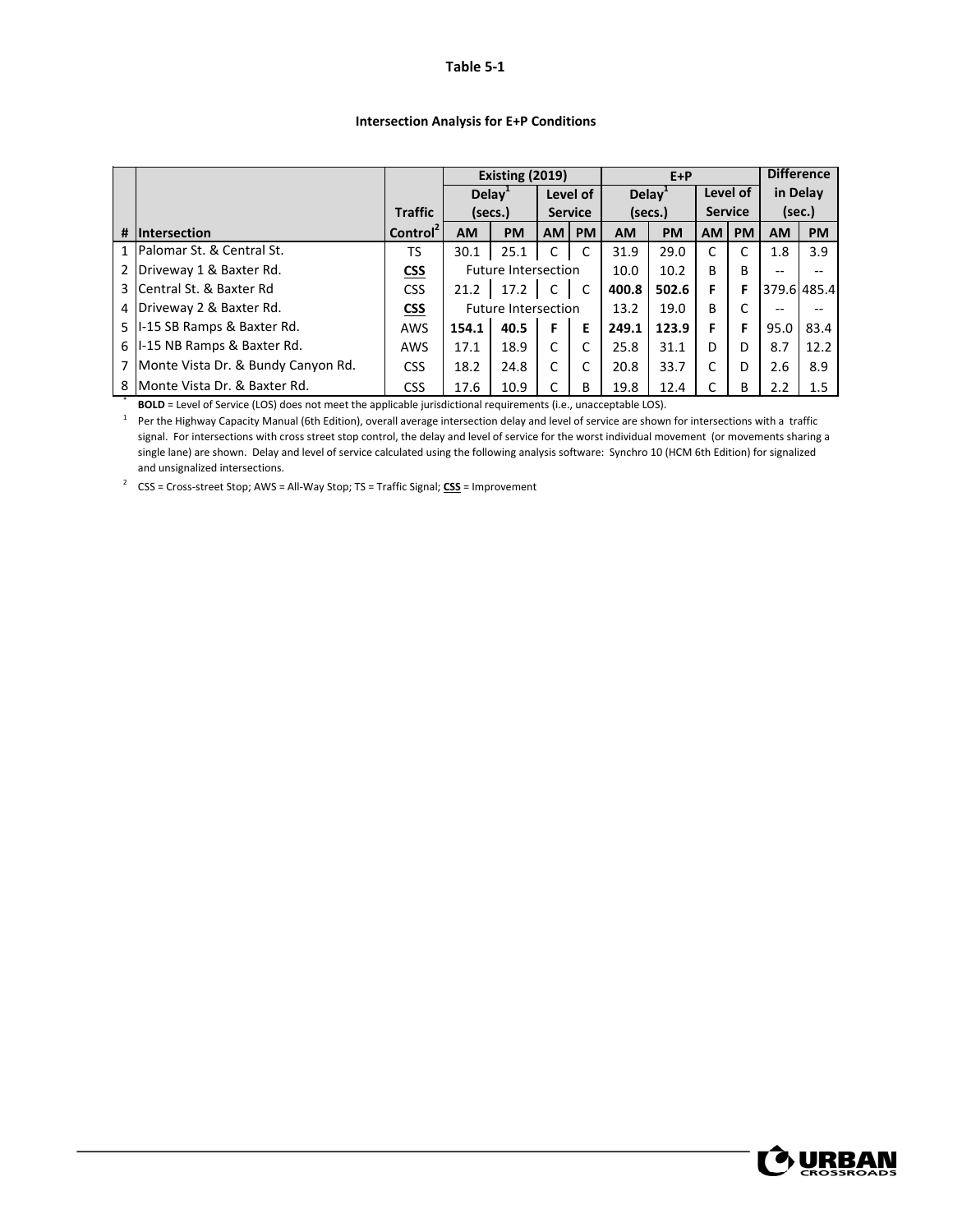#### **Table 6‐1**

|                |                                      |                      | 2021 Without Project       |           |                |           | 2021 With Project  |           |                |           | <b>Difference</b> |             |
|----------------|--------------------------------------|----------------------|----------------------------|-----------|----------------|-----------|--------------------|-----------|----------------|-----------|-------------------|-------------|
|                |                                      |                      | Delay <sup>+</sup>         |           | Level of       |           | Delay <sup>+</sup> |           | Level of       |           | in Delay          |             |
|                |                                      | <b>Traffic</b>       | (secs.)                    |           | <b>Service</b> |           | (secs.)            |           | <b>Service</b> |           | (sec.)            |             |
| #              | Intersection                         | Control <sup>2</sup> | <b>AM</b>                  | <b>PM</b> | <b>AM</b>      | <b>PM</b> | <b>AM</b>          | <b>PM</b> | АM             | <b>PM</b> | <b>AM</b>         | <b>PM</b>   |
|                | 1 Palomar St. & Central St.          | <b>TS</b>            | 32.0                       | 28.0      | C              | C         | 34.6               | 35.1      | C              | D         | 2.6               | 7.1         |
|                | Driveway 1 & Baxter Rd.              | <b>CSS</b>           | <b>Future Intersection</b> |           |                |           | 9.9                | 10.1      | A              | B         | $\qquad \qquad -$ | $- -$       |
| 3 I            | Central St. & Baxter Rd              | <b>CSS</b>           | 26.9                       | 21.9      | D              | C         | 647.1              | 842.7     | F              | F         |                   | 620.2 820.8 |
| 4 <sup>1</sup> | Driveway 2 & Baxter Rd.              | <b>CSS</b>           | <b>Future Intersection</b> |           |                |           | 14.0               | 22.4      | B              | C         | $\qquad \qquad -$ | $- -$       |
|                | 5   I-15 SB Ramps & Baxter Rd.       | AWS                  | 211.0                      | 83.3      | F              | F         | 297.1              | 185.3     | F              | F         | 86.1              | 102.0       |
| 6 I            | I-15 NB Ramps & Baxter Rd.           | AWS                  | 27.0                       | 39.0      | D.             | E         | 48.5               | 64.0      | Е              | F         | 21.5              | 25.0        |
|                | 7 Monte Vista Dr. & Bundy Canyon Rd. | <b>CSS</b>           | 143.0                      | 274.2     | F              | F         | 203.6              | 415.1     | F              | F         | 60.6              | 140.9       |
|                | 8   Monte Vista Dr. & Baxter Rd.     | <b>CSS</b>           | 29.7                       | 14.8      | D              | B         | 34.7               | 17.9      | D              |           | 5.0               | 3.1         |

#### **Intersection Analysis for Opening Year Cumulative (2021) Conditions**

\* **BOLD** = Level of Service (LOS) does not meet the applicable jurisdictional requirements (i.e., unacceptable LOS).

 $1$  Per the Highway Capacity Manual (6th Edition), overall average intersection delay and level of service are shown for intersections with a traffic signal. For intersections with cross street stop control, the delay and level of service for the worst individual movement (or movements sharing a single lane) are shown. Delay and level of service calculated using the following analysis software: Synchro 10 (HCM 6th Edition) for signalized and unsignalized intersections.

<sup>2</sup> CSS = Cross‐street Stop; AWS = All‐Way Stop; TS = Traffic Signal; **CSS** = Improvement